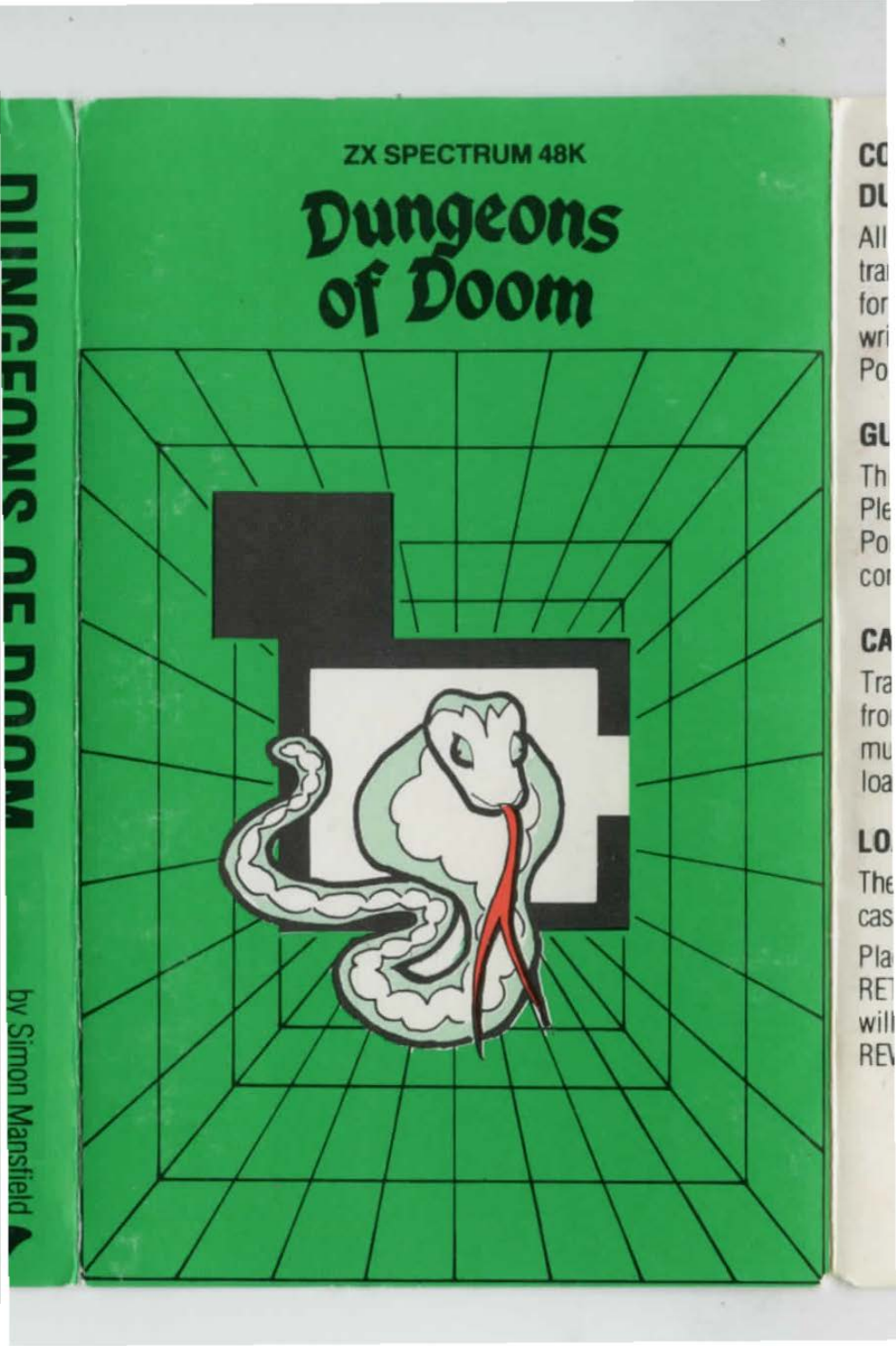# **COPYRIGHT DUNGEONS OF DOOM**

All rights reserved world wide. No part of this program may be transmitted, translated, stored, reproduced or distributed in any form, nor used in any lending or renting library without the express written permission of  $\odot$  Temptation Software Limited. 58/59 Poland Street. London.

### **GUARANTEE**

This product is protected by our unique full lifetime guarantee. Please return direct to Temptation Software Limited at 27 Cinque Ports Street, Rye, Sussex, if any problems occur after following the correct procedures.

# **CARE OFTAPES**

Transformers, magnetics and circuitiy can damage tapes, keep away from anything that can produce magnetic fields. Tape recorder heads must be kept clean as the slightest deposit will intertere with loading.

# **LOADING INSTRUCTIONS**

There is a copy of this program on both sides of the tape to assist in cassette recorder compatibility

Place the tape into your cassette recorder and type LOAD "" and RETURN (Key "J" followed by 2 symbol shitted 'P's') The cassette will now LOAD and AUTO RUN. Should the cassette fail to load then REWIND the tape and try again at a different volume.

# **DUNGEONS OF DOOM**

Your Brief: To travel through the labyrinths, descending to the lowest dungeons where the treasures are hidden or, play "ESCAPE FROM THE UNDERWORLD" and save yourself from incarceration in the dungeons by fighting your way up the endless levels.

Objective: To score highest points and stay alive by killing monsters or collecting treasure.

Data: Dungeons of Doom is an adventure type game for up to 4 players. Each game has a different layout, as the levels are randomly generated, hence each game is different

The game is played in a cube of  $10 \times 10 \times 10$  locations (i.e. 1000) locations).

Each location can be one of the following types:

ROOMS (6 types) CORRIDORS (12 types)

On average there are 400 rooms and 600 corridors to explore. Each room contains either a treasure or a monster. When the treasure has been taken or when a monster has been killed the room will remain empty.

The continuity of graphics pinpoints your exact position. Status reports on command.

Combat is carried out by reacting to the prompt

- C- COMBAT
- $S SPF11$
- A-RETREAT

Your reactions must be fast, otherwise you will be attacked. The deeper you go the faster your reactions must be.

FIGHT or RETREAT from the evil protectors - PRESERVE your Hit Points or PERISH in the DUNGEONS OF DOOM.

**DESIGN & ARTWORK** PETERS & ZABRANSKY (0732) 73796

Made in England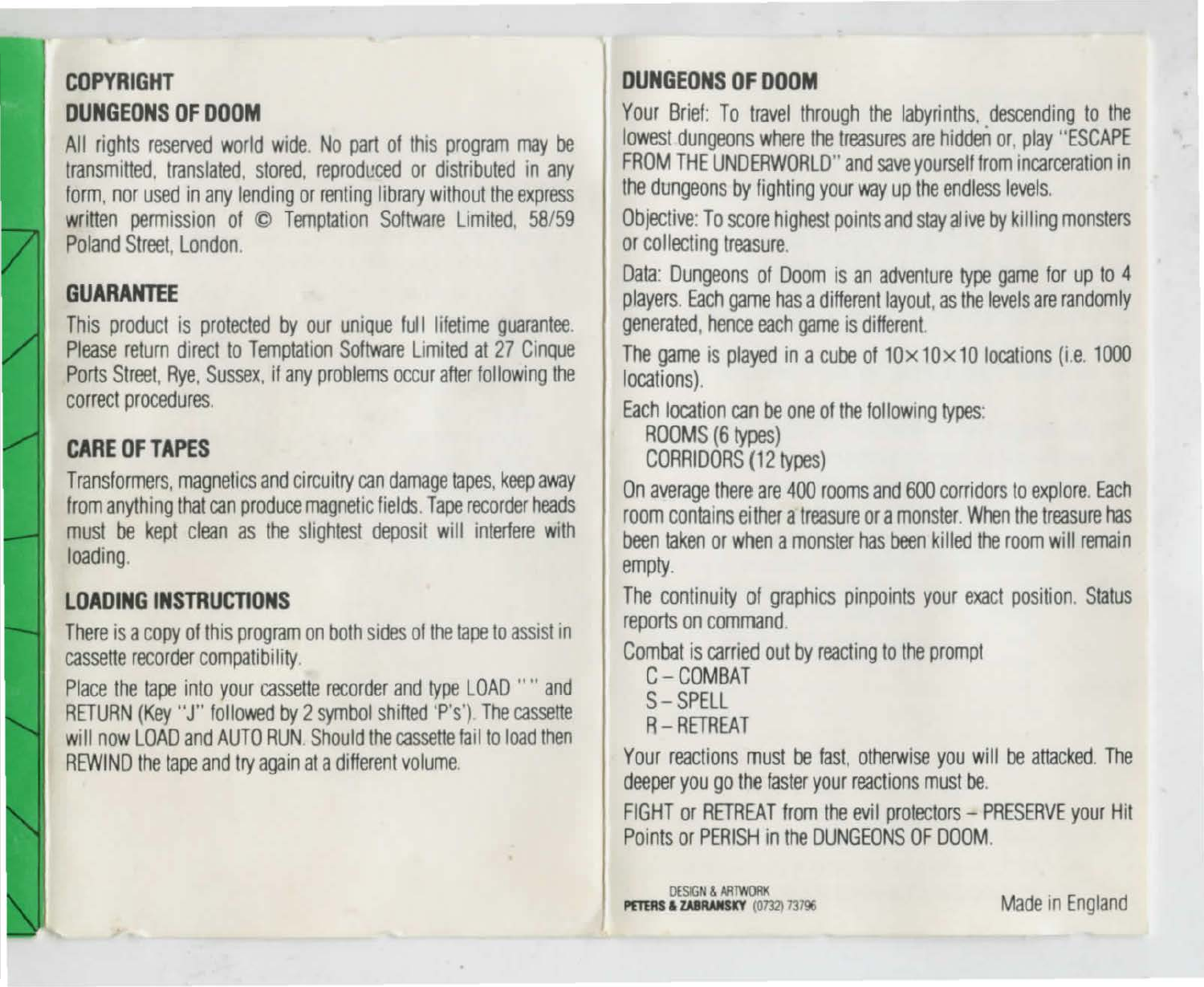#### **PLAYING INSTRUCTIONS**

Each player's move is in two parts:

# **1. MOVEMENT**

The screen shows your location in the dungeon. This is the central square on the display. To your right is the location to the right, the left is to the left, the location in front of you is above the central square on the display and the location behind is below the oentral square. The square at the top left of the screen is the location directly above you. The bottom right square displays the location directly below you.

All completely black squares on the screen show unexplored **locations** 

The grey squares show the boundary of the dungeons.

The keys that can be used are listed as follows:-

- 5, 6. 7 & 8 Will move you 1 location left, back, forwards and right as shown by the arrows on the keys.
- S This key when pressed will show your status NOTE: pressing this key does not count as your turn.
- E This is the exit key. Its effect is to kill you. This may be necessary if you become trapped in a tunnel or cave. This key can also be pressed by all players if it has been decided to finish the game.
- U and D These keys will take you 1 level up or down but will only work when the words "U=UP" "D=DOWN" appear at the bottom left of the screen. The stairs are shown as "". On going up or down stairs you will normally come out into the new location through a secret door which will slam shut behind you. This means that you will be unable to use the stairs from the new location.

NOTE: on going up from level 1 you will be on ground level and your game will be finished.

# 2. **RESULT**

The display will show you the location that you are moving to. This will be described in words as well.

If any treasure is in the location you will automatically pick this up as you move into the cave.

If monsters are present a choice of three keys must be pressed quickly or the monster will attack. The three keys are --

- R This is the retreal key and will take you back lo your previous location and in most instances will prevent the monster attacking you
- S This key can be used to throw a death spell at the monster. Not all spells work. Keep your eye on your allocation of spells (found in your STATUS).
- C Combat key which is generally used to kill monsters, but beware of the monster injuring you even if you have killed him. (Hil points can be found in your STATUS)

EVERY NEW GAME COMMENCES WITH A NEW LAYOUT

Each player is issued with 100 Hit Points and 10 Spells at the start of the game.